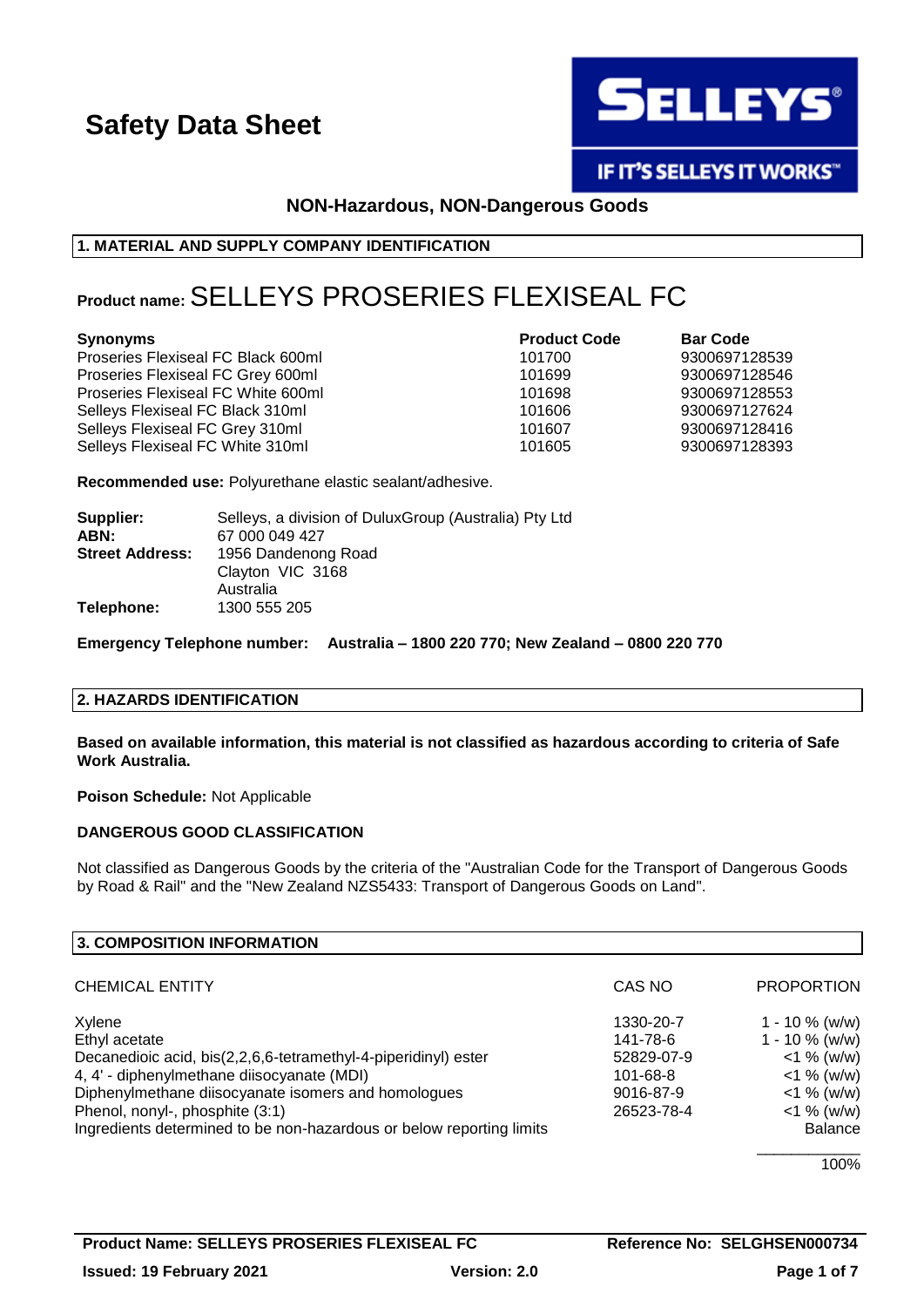**SELLEYS®** 

## **IF IT'S SELLEYS IT WORKS"**

## **4. FIRST AID MEASURES**

If poisoning occurs, contact a doctor or Poisons Information Centre (Phone Australia 131 126, New Zealand 0800 764 766).

**Inhalation:** Remove victim from exposure - avoid becoming a casualty. Remove contaminated clothing and loosen remaining clothing. Allow patient to assume most comfortable position and keep warm. Keep at rest until fully recovered. Seek medical advice if effects persist.

**Skin Contact:** If skin or hair contact occurs, remove contaminated clothing and flush skin and hair with running water. If swelling, redness, blistering or irritation occurs seek medical assistance.

**Eye contact:** If in eyes wash out immediately with water. In all cases of eye contamination it is a sensible precaution to seek medical advice.

**Ingestion:** Rinse mouth with water. If swallowed, do NOT induce vomiting. Give a glass of water to drink. Never give anything by the mouth to an unconscious patient. If vomiting occurs give further water. Seek medical advice.

**PPE for First Aiders:** Wear safety shoes, overalls, gloves, safety glasses, respirator. Use with adequate ventilation. If inhalation risk exists wear organic vapour/particulate respirator meeting the requirements of AS/NZS 1715 and AS/NZS 1716. Available information suggests that gloves made from nitrile rubber should be suitable for intermittent contact. However, due to variations in glove construction and local conditions, the user should make a final assessment. Always wash hands before smoking, eating, drinking or using the toilet. Wash contaminated clothing and other protective equipment before storing or re-using.

**Notes to physician:** Treat symptomatically.

### **5. FIRE FIGHTING MEASURES**

**Hazchem Code:** Not applicable.

**Suitable extinguishing media:** If material is involved in a fire use water fog (or if unavailable fine water spray), alcohol resistant foam, standard foam, dry agent (carbon dioxide, dry chemical powder).

**Specific hazards:** Combustible material.

**Fire fighting further advice:** On burning or decomposing may emit toxic fumes. Fire fighters to wear selfcontained breathing apparatus and suitable protective clothing if risk of exposure to vapour or products of combustion or decomposition.

### **6. ACCIDENTAL RELEASE MEASURES**

### **SMALL SPILLS**

Wear protective equipment to prevent skin and eye contamination. Avoid inhalation of vapours or dust. Wipe up with absorbent (clean rag or paper towels). Collect and seal in properly labelled containers or drums for disposal.

### **LARGE SPILLS**

Clear area of all unprotected personnel. Slippery when spilt. Avoid accidents, clean up immediately. Wear protective equipment to prevent skin and eye contamination and the inhalation of dust. Work up wind or increase ventilation. Cover with damp absorbent (inert material, sand or soil). Sweep or vacuum up, but avoid generating dust. Collect and seal in properly labelled containers or drums for disposal. If contamination of crops, sewers or waterways has occurred advise local emergency services.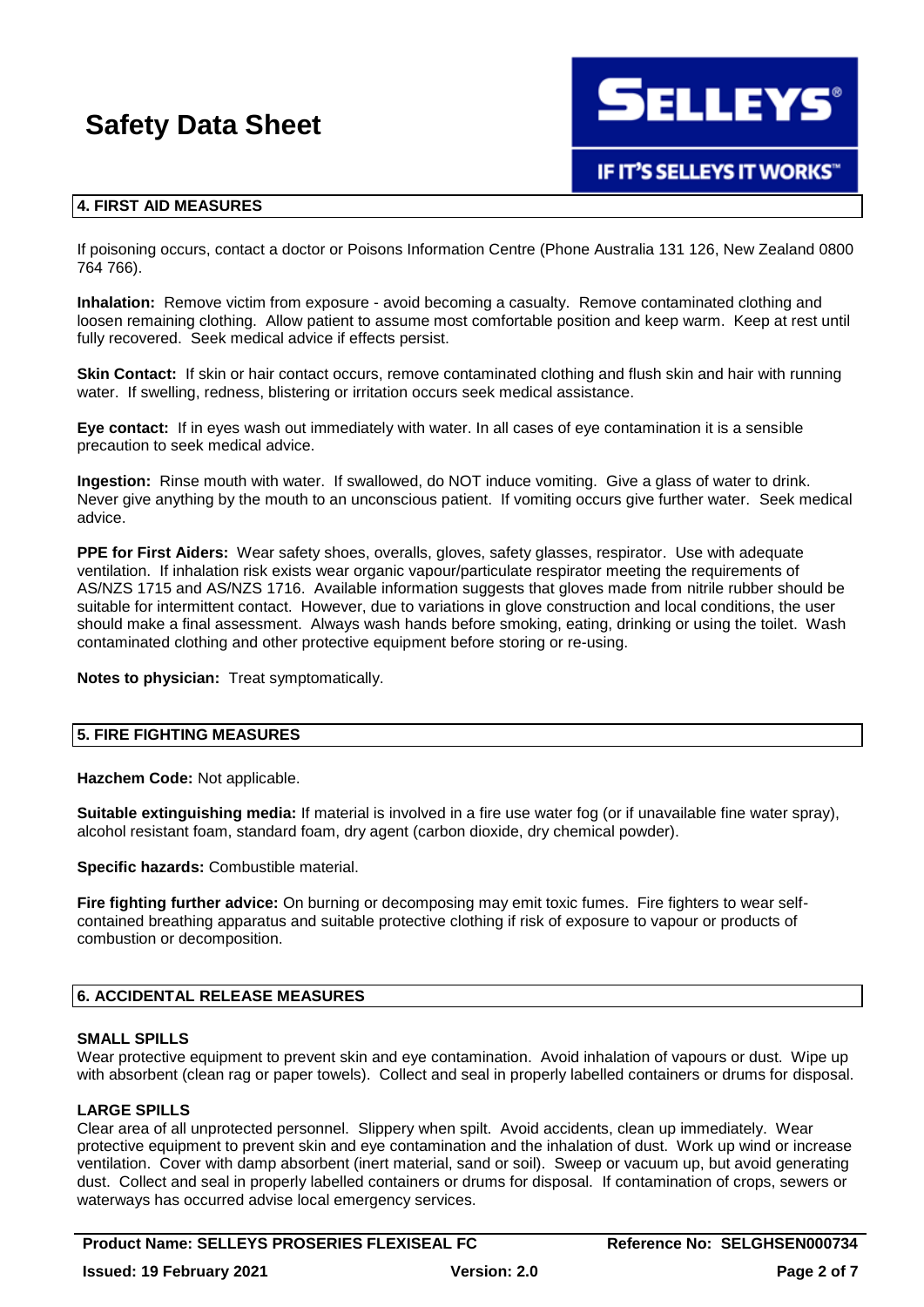

## **Dangerous Goods - Initial Emergency Response Guide No:** Not applicable

#### **7. HANDLING AND STORAGE**

**Handling:** Avoid eye contact and repeated or prolonged skin contact. Avoid inhalation of dust.

**Storage:** Store in a cool, dry, well-ventilated place and out of direct sunlight. Store away from foodstuffs. Store away from incompatible materials described in Section 10. Store away from sources of heat and/or ignition. Keep container standing upright. Keep containers closed when not in use - check regularly for spills.

## **8. EXPOSURE CONTROLS / PERSONAL PROTECTION**

#### **National occupational exposure limits:**

|                                                       | TWA |       | STEL |       | <b>NOTICES</b> |
|-------------------------------------------------------|-----|-------|------|-------|----------------|
|                                                       | ppm | mq/m3 | ppm  | mq/m3 |                |
| Ethyl acetate<br>Methylene bisphenyl isocyanate (MDI) | 200 | 720   | 400  | 1440  | ۰              |
| Xvlene                                                | 80  | 350   | 150  | 655   |                |

As published by Safe Work Australia.

TWA - The time-weighted average airborne concentration over an eight-hour working day, for a five-day working week over an entire working life.

STEL (Short Term Exposure Limit) - the average airborne concentration over a 15 minute period which should not be exceeded at any time during a normal eight-hour workday.

These Exposure Standards are guides to be used in the control of occupational health hazards. All atmospheric contamination should be kept to as low a level as is workable. These exposure standards should not be used as fine dividing lines between safe and dangerous concentrations of chemicals. They are not a measure of relative toxicity.

If the directions for use on the product label are followed, exposure of individuals using the product should not exceed the above standard. The standard was created for workers who are routinely, potentially exposed during product manufacture.

**Biological Limit Values:** As per the "National Model Regulations for the Control of Workplace Hazardous Substances (Safe Work Australia)" the ingredients in this material do not have a Biological Limit Allocated.

**Engineering Measures:** Ensure ventilation is adequate to maintain air concentrations below Exposure Standards. Use only in well ventilated areas. Avoid generating and inhaling dusts. Use with local exhaust ventilation or while wearing dust mask. Vapour heavier than air - prevent concentration in hollows or sumps. Do NOT enter confined spaces where vapour may have collected.

**Personal Protection Equipment:** SAFETY SHOES, OVERALLS, GLOVES, SAFETY GLASSES, RESPIRATOR.

Wear safety shoes, overalls, gloves, safety glasses, respirator. Use with adequate ventilation. If inhalation risk exists wear organic vapour/particulate respirator meeting the requirements of AS/NZS 1715 and AS/NZS 1716. Available information suggests that gloves made from nitrile rubber should be suitable for intermittent contact. However, due to variations in glove construction and local conditions, the user should make a final assessment. Always wash hands before smoking, eating, drinking or using the toilet. Wash contaminated clothing and other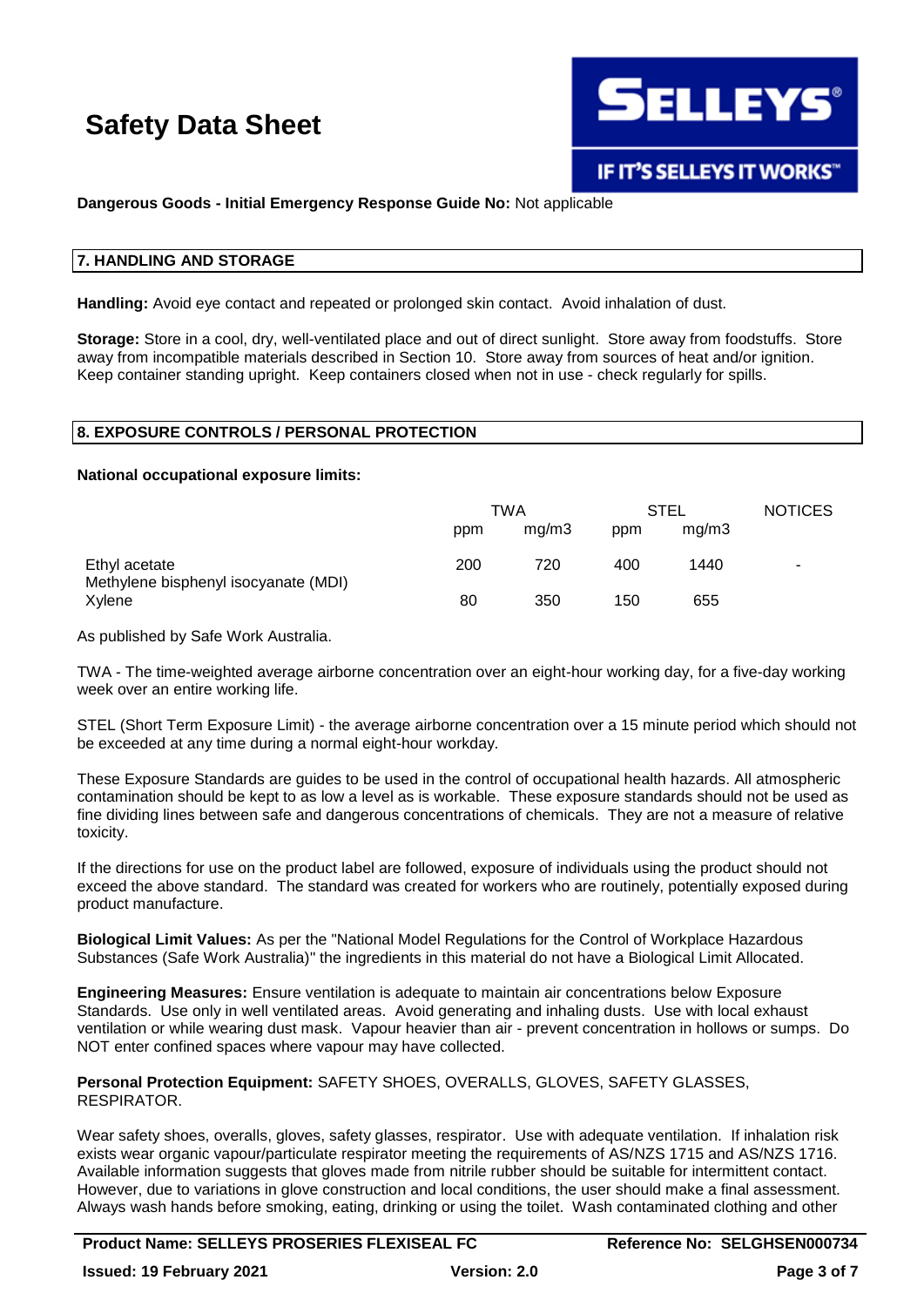

protective equipment before storing or re-using.

**Hygiene measures:** Keep away from food, drink and animal feeding stuffs. When using do not eat, drink or smoke. Wash hands prior to eating, drinking or smoking. Avoid contact with clothing. Avoid eye contact and repeated or prolonged skin contact. Avoid inhalation of dust. Ensure that eyewash stations and safety showers are close to the workstation location.

### **9. PHYSICAL AND CHEMICAL PROPERTIES**

| Form:<br>Colour:<br>Odour:              | Paste<br>Various<br>Characteristic |                                                                                            |
|-----------------------------------------|------------------------------------|--------------------------------------------------------------------------------------------|
| Solubility:                             |                                    | Insoluble in water. Reacts with water, Uncured material<br>is soluble in organic solvents. |
| <b>Specific Gravity:</b>                |                                    | 1.33                                                                                       |
| <b>Relative Vapour Density (air=1):</b> |                                    | >1                                                                                         |
| Vapour Pressure (20 °C):                |                                    | N Av                                                                                       |
| Flash Point (°C):                       |                                    | N App                                                                                      |
| Flammability Limits (%):                |                                    | N App                                                                                      |
| Autoignition Temperature (°C):          |                                    | N Av                                                                                       |
| Melting Point/Range (°C):               |                                    | N Av                                                                                       |
| <b>Boiling Point/Range (°C):</b>        |                                    | N Av                                                                                       |
| pH:                                     |                                    | N App                                                                                      |
| <b>Viscosity:</b>                       |                                    | 60,000 - 135,000 cPs                                                                       |
| Total VOC (g/Litre):                    |                                    | 6.90 %, 91.77 g/litre (Directive 2010/75/EC)                                               |

(Typical values only - consult specification sheet)  $N Av = Not available, N App = Not applicable$ 

## **10. STABILITY AND REACTIVITY**

**Chemical stability:** This material is thermally stable when stored and used as directed.

**Conditions to avoid:** Elevated temperatures and sources of ignition.

**Incompatible materials:** Oxidising agents.

**Hazardous decomposition products:** Oxides of carbon and nitrogen, smoke and other toxic fumes.

**Hazardous reactions:** No known hazardous reactions.

#### **11. TOXICOLOGICAL INFORMATION**

No adverse health effects expected if the product is handled in accordance with this Safety Data Sheet and the product label. Symptoms or effects that may arise if the product is mishandled and overexposure occurs are:

#### **Acute Effects**

**Inhalation:** Material may be an irritant to mucous membranes and respiratory tract.

**Skin contact:** Contact with skin may result in irritation.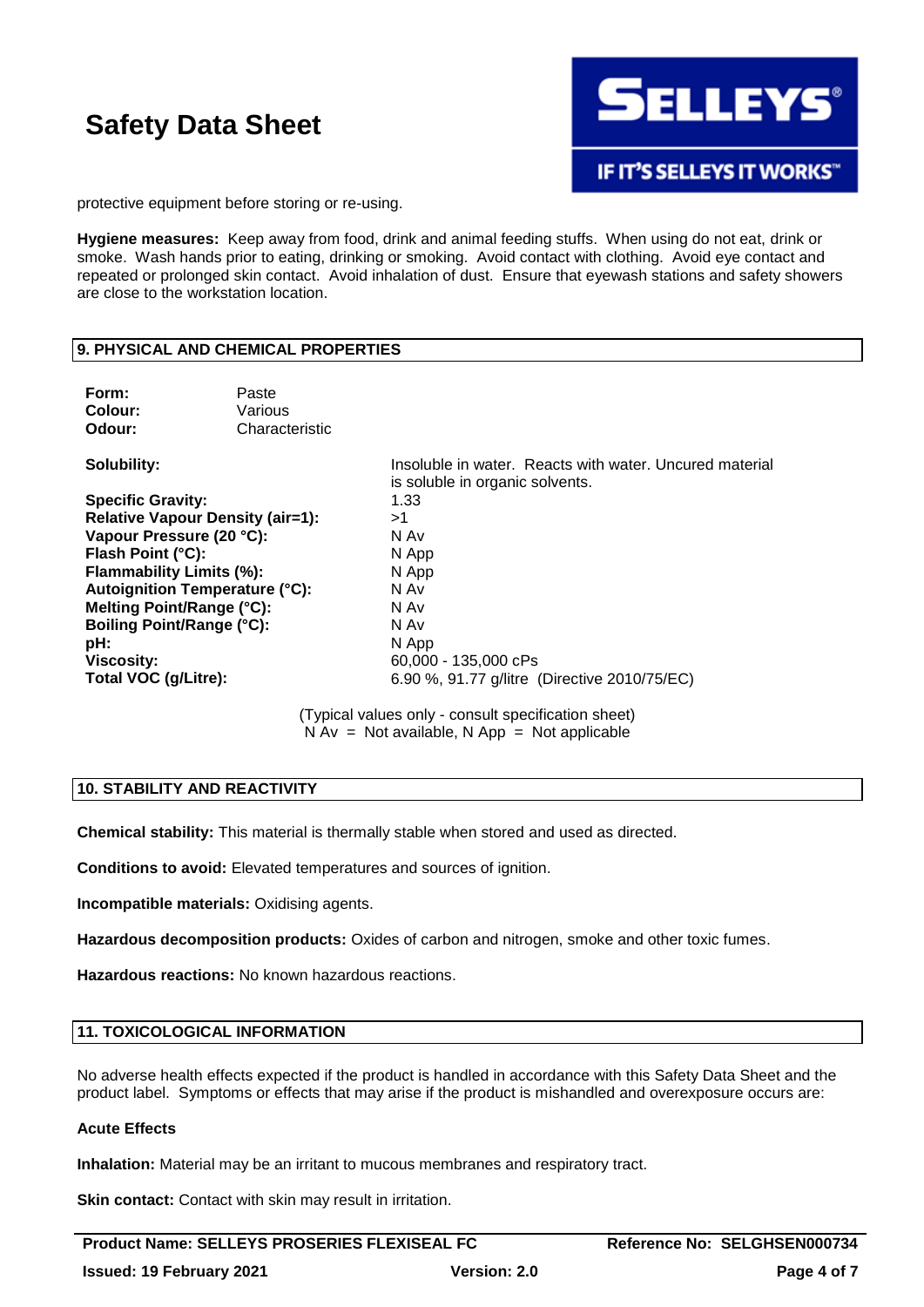

IF IT'S SELLEYS IT WORKS"

**Ingestion:** Swallowing can result in nausea, vomiting and irritation of the gastrointestinal tract.

**Eye contact:** May be an eye irritant. Exposure to the dust may cause discomfort due to particulate nature. May cause physical irritation to the eyes.

#### **Acute toxicity**

**Inhalation:** This material has been classified as non-hazardous. Acute toxicity estimate (based on ingredients):  $LC50 > 5$  mg/L

**Skin contact:** This material has been classified as non-hazardous. Acute toxicity estimate (based on ingredients): >2,000 mg/Kg bw

**Ingestion:** This material has been classified as non-hazardous. Acute toxicity estimate (based on ingredients): >2,000 mg/Kg bw

**Corrosion/Irritancy:** Eye: this material has been classified as not corrosive or irritating to eyes. Skin: this material has been classified as not corrosive or irritating to skin.

**Sensitisation:** Inhalation: this material has been classified as not a respiratory sensitiser. Skin: this material has been classified as not a skin sensitiser.

**Aspiration hazard:** This material has been classified as non-hazardous.

**Specific target organ toxicity (single exposure):** This material has been classified as non-hazardous.

#### **Chronic Toxicity**

**Mutagenicity:** This material has been classified as non-hazardous.

**Carcinogenicity:** This material has been classified as non-hazardous.

**Reproductive toxicity (including via lactation):** This material has been classified as non-hazardous.

**Specific target organ toxicity (repeat exposure):** This material has been classified as non-hazardous.

#### **12. ECOLOGICAL INFORMATION**

Avoid contaminating waterways.

**Acute aquatic hazard:** This material has been classified as non-hazardous. Acute toxicity estimate (based on ingredients): >100 mg/L

**Long-term aquatic hazard:** This material has been classified as a Category Chronic 4 Hazard (9.1D New Zealand). Non-rapidly or rapidly degradable substance for which there are adequate chronic toxicity data available OR in the absence of chronic toxicity data, Acute toxicity estimate (based on ingredients): 10 - 100 mg/L, where the substance is not rapidly degradable and/or BCF  $\geq$  500 and/or log K<sub>ow</sub>  $\geq$  4.

**Ecotoxicity:** No information available.

**Persistence and degradability:** No information available.

**Bioaccumulative potential:** No information available.

**Mobility:** No information available.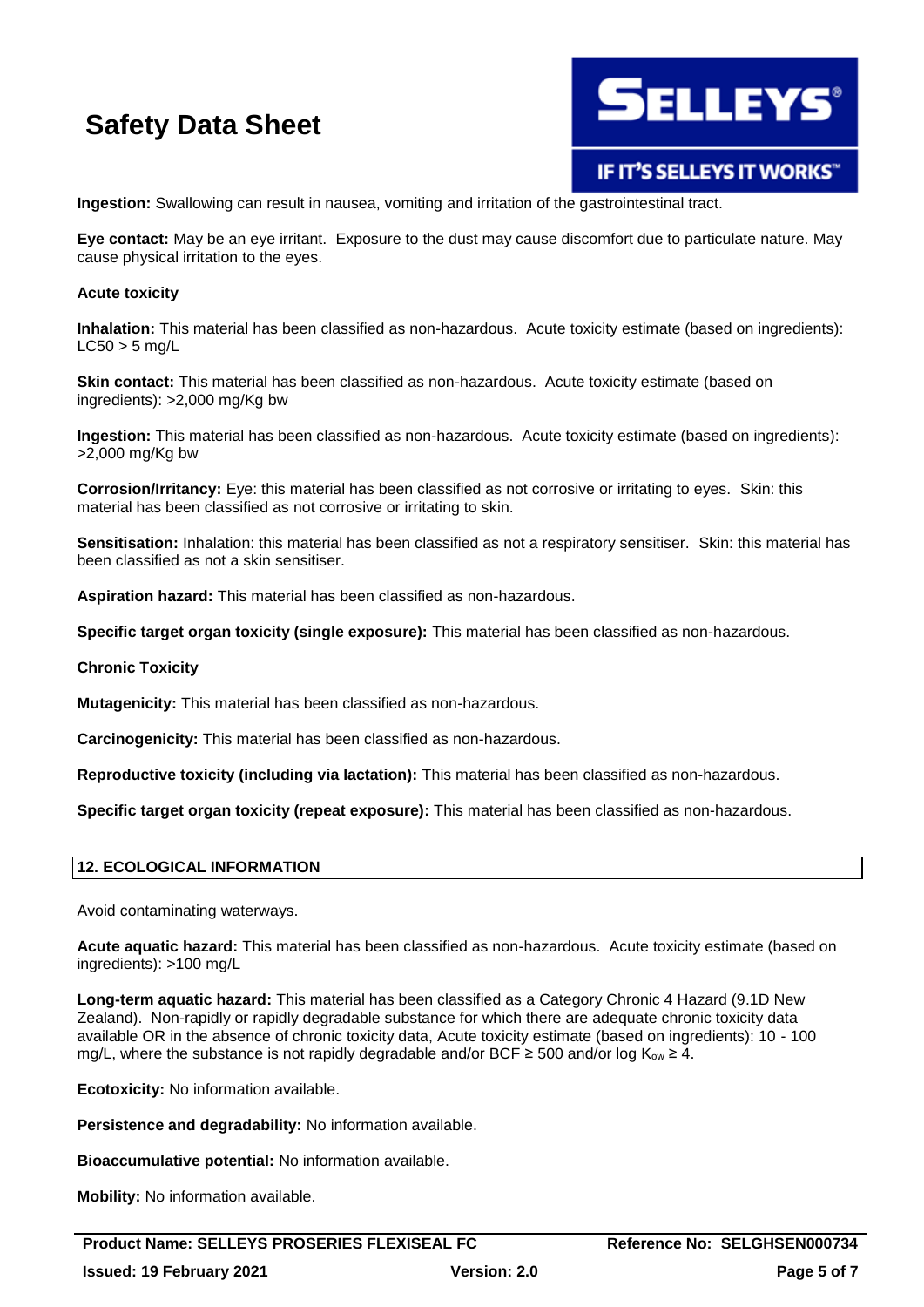

### **13. DISPOSAL CONSIDERATIONS**

Persons conducting disposal, recycling or reclamation activities should ensure that appropriate personal protection equipment is used, see "Section 8. Exposure Controls and Personal Protection" of this SDS.

If possible material and its container should be recycled. If material or container cannot be recycled, dispose in accordance with local, regional, national and international Regulations.

#### **14. TRANSPORT INFORMATION**

#### **ROAD AND RAIL TRANSPORT**

Not classified as Dangerous Goods by the criteria of the "Australian Code for the Transport of Dangerous Goods by Road & Rail" and the "New Zealand NZS5433: Transport of Dangerous Goods on Land".

#### **MARINE TRANSPORT**

Not classified as Dangerous Goods by the criteria of the International Maritime Dangerous Goods Code (IMDG Code) for transport by sea.

#### **AIR TRANSPORT**

Not classified as Dangerous Goods by the criteria of the International Air Transport Association (IATA) Dangerous Goods Regulations for transport by air.

#### **15. REGULATORY INFORMATION**

#### **This material is not subject to the following international agreements:**

Montreal Protocol (Ozone depleting substances) The Stockholm Convention (Persistent Organic Pollutants) The Rotterdam Convention (Prior Informed Consent) Basel Convention (Hazardous Waste) International Convention for the Prevention of Pollution from Ships (MARPOL)

#### **This material/constituent(s) is covered by the following requirements:**

• All components of this product are listed on or exempt from the Australian Inventory of Chemical Substances (AICS).

• All components of this product are listed on or exempt from the New Zealand Inventory of Chemical (NZIoC).

#### **HSNO Group Standard:** HSR002646 - Polymers (Toxic [6.7]) Group Standard

#### **16. OTHER INFORMATION**

Reason for issue: Revised

This Safety Data Sheet has been prepared by Chemical Data Services Pty Ltd (chemdata.com.au) on behalf of its client.

Safety Data Sheets are updated frequently. Please ensure that you have a current copy.

This SDS summarises at the date of issue our best knowledge of the health and safety hazard information of the product, and in particular how to safely handle and use the product in the workplace. Since DuluxGroup (Australia) Pty Ltd and DuluxGroup (New Zealand) Pty Ltd cannot anticipate or control the conditions under which the product may be used, each user must, prior to usage, review this SDS in the context of how the user intends to handle and use the product in the workplace.